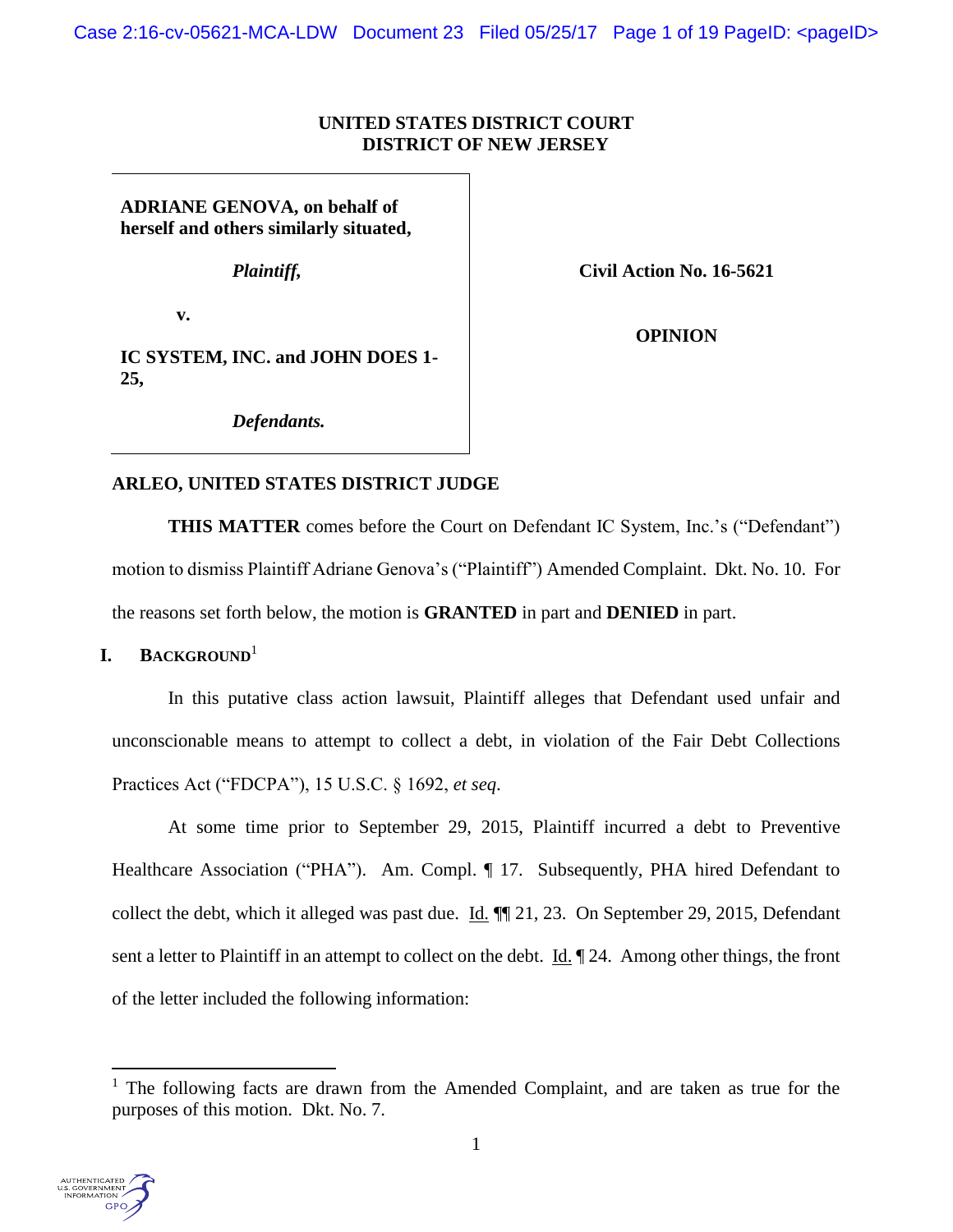### Principal Due: \$326.83 Collection Charge Due: \$55.56 **BALANCE DUE: \$382.39**

Id. ¶ 27 (emphasis in original).

The \$55.56 Collection Charge ("Collection Charge") was a 17% contingent fee, which represented Defendant's anticipated compensation if it successfully collected on the debt. Id. ¶¶ 28-32. Because Defendant had not yet recovered any funds from Plaintiff at the time the letter was sent, it was not then entitled to any contingent fee and Plaintiff was not liable for any such fee. Id. ¶¶ 33-24. In addition, the collection charge purportedly bears no relation to and is substantially greater than costs actually incurred by Defendant or PHA in their attempts to collect the debt. Id. ¶ 35. Plaintiff contends that Defendant has transmitted thousands of similar letters to consumers. Id. ¶ 36.

On September 15, 2016, Plaintiff filed a Complaint against Defendant. Dkt. No. 1. On October 25, 2016, Defendant filed a motion to dismiss the Complaint. Dkt. No. 10. On November 7, 2016, Plaintiff filed an Amended Complaint. Dkt. No. 7. The Amended Complaint alleges that Defendant's representation that Plaintiff owed the Collection Charge violated 15 U.S.C. §§ 1692e, 1692e(2)(A), 1692e(5), 1692e(10), 1692f, and 1692f(1) because the fee was not yet incurred and was not expressly authorized by the contract underlying the debt. Am. Compl.  $\P$  38-40, 44-48, 49-53. In other words, Defendant's letter misled consumers by creating the false impression that it had incurred a collection fee, when in fact it had not. Id. ¶ 37.

On November 21, 2016, Defendant filed a motion to dismiss the Amended Complaint. Dkt. No. 10. In its motion to dismiss, Defendant makes five primary arguments: (1) that Plaintiff does not have Article III standing to maintain this action; (2) that Plaintiff's claims fail because the Collection Charge was expressly authorized by the contract underlying her debt; (3) that Plaintiff's claims fail because Defendant's alleged misstatement was not "material"; (4) that Plaintiff's claims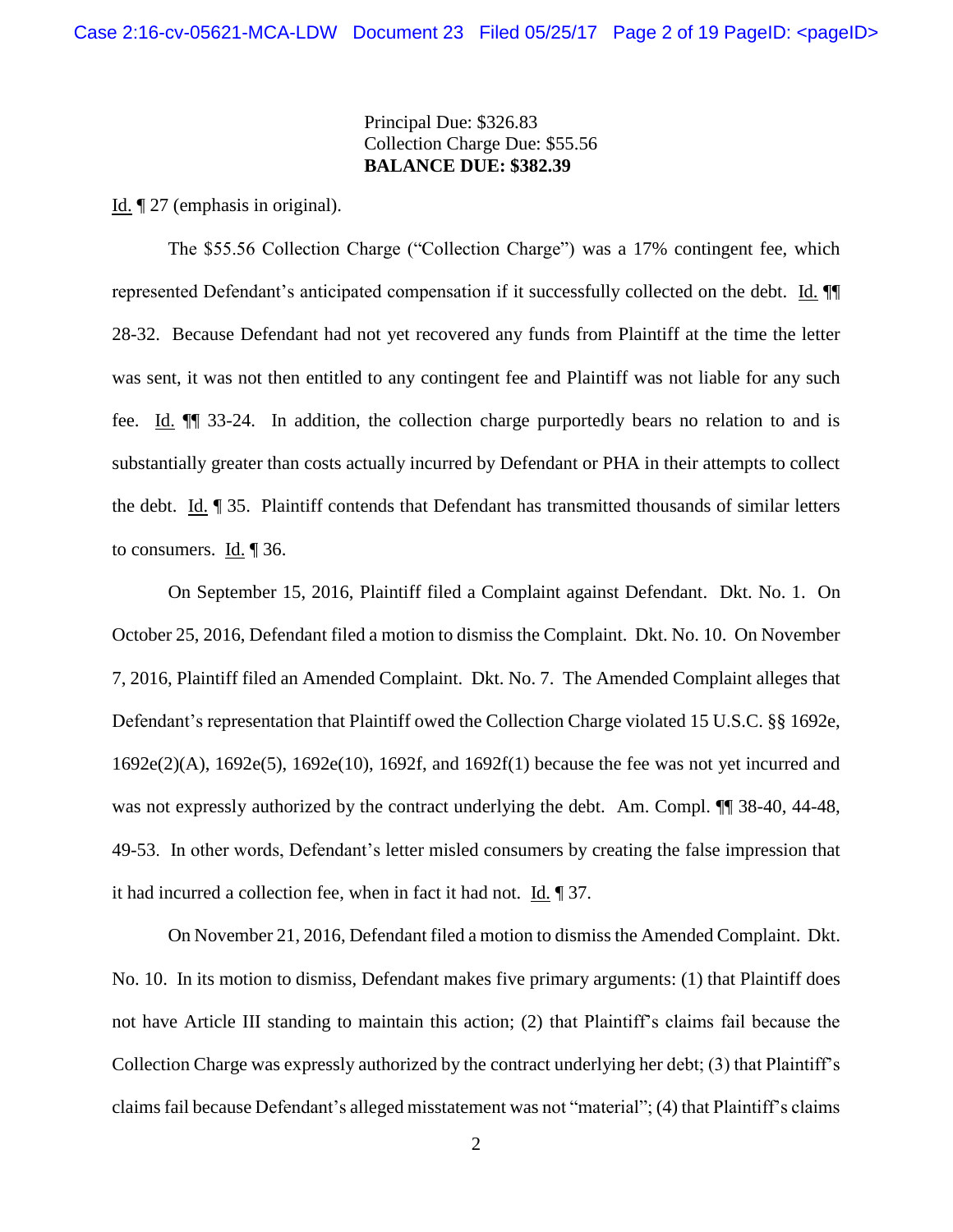under Section 1692f must be dismissed as duplicative of her claims under Section 1692e; and (5) that Plaintiff's class allegations must be struck because she cannot satisfy Rule 23's numerosity and ascertainability requirements. Each of these will be addressed in turn.

#### **II. ANALYSIS**

#### **A. Article III Standing**

Defendant first argues that the Amended Complaint must be dismissed because Plaintiff's alleged statutory harm under the FDCPA is insufficient to demonstrate an injury-in-fact. The Court disagrees.

Article III of the United States Constitution limits the jurisdiction of federal courts to actual "cases" or "controversies." U.S. Const., art. III, § 2. To establish Article III standing, a plaintiff must demonstrate: (1) an "injury in fact"; (2) a "causal connection between the injury and the conduct complained of"; and (3) a likelihood "that the injury will be redressed by a favorable decision." Lujan v. Defs. of Wildlife, 504 U.S. 555, 560-61 (1992) (quotations omitted). To establish an injury-in-fact, a plaintiff must show that "he or she suffered 'an invasion of a legally protected interest' that is 'concrete and particularized' and 'actual or imminent, not conjectural or hypothetical.'" Spokeo, Inc. v. Robins, 136 S. Ct. 1540, 1548 (2016) (quoting Lujan, 504 U.S., at 560). To be "particularized," an injury "must affect the plaintiff in a personal and individual way." Id. (quotation omitted). A "concrete" injury is "*de facto*; that is, it must actually exist." Id. (quotations omitted).

The Supreme Court recently declared in Spokeo, Inc. v. Robins that "Congress' role in identifying and elevating intangible harms does not mean that a plaintiff automatically satisfies the injury-in-fact requirement whenever a statute grants a person a statutory right and purports to authorize that person to sue to vindicate that right."  $\underline{Id}$  at 1549. In this way, a "bare procedural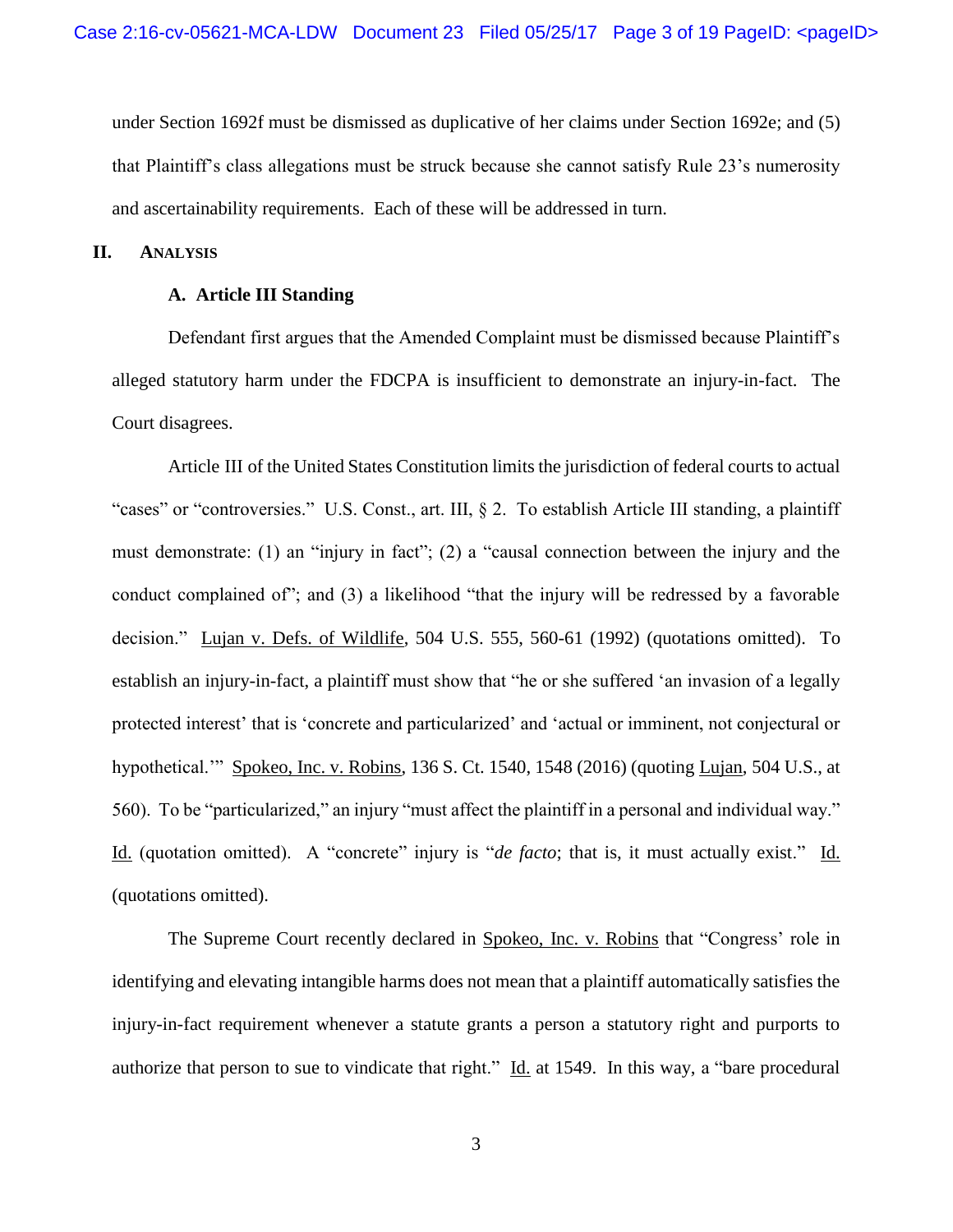violation, divorced from any concrete harm," cannot satisfy Article III's injury-in-fact requirement. Id. Relying on these pronouncements, Defendant contends that Spokeo "changed the landscape for class action litigation based on technical violations of federal statutes." Def.'s Br. at 8, Dkt. No. 10-1. So the argument goes, because Plaintiff merely received a letter containing a misstatement of a debt—but did not actually pay it—her alleged harm only amounts to a "bare procedural violation" of the FDCPA and is insufficiently concrete to confer Article III standing.  $Id.<sup>2</sup>$ 

But as the Third Circuit has repeatedly observed, Spokeo did not transform the requirements for standing. See In re Horizon Healthcare Servs. Inc. Data Breach Litig., 846 F.3d 625, 637–38 (3d Cir. 2017) ("[W]e do not believe that the Court so intended to change the traditional standard for the establishment of standing . . . ."); In re Nickelodeon Consumer Privacy Litig., 827 F.3d 262, 273 (3d Cir. 2016), cert. denied sub nom. C. A. F. v. Viacom Inc., 137 S. Ct. 624 (2017) ("The Supreme Court's recent decision in Spokeo, Inc. v. Robins does not alter our prior analysis . . . ."). In fact, Spokeo itself reaffirmed that Congress "'has the power to define injuries' . . . 'that were previously inadequate in law,'" and thus may pass "'statutes creating legal rights, the invasion of which creates standing,' even absent evidence of actual monetary loss." In re Horizon, 846 F.3d at 636, 638 (quoting Spokeo, 136 S. Ct. at 1549 and In re Google Inc. Cookie Placement Consumer Privacy Litigation, 806 F.3d 125, 134 (3d Cir. 2015)) (emphasis removed). In such cases—where the plaintiff alleges a statutory violation—the Court must determine whether Congress has "elevat[ed]" the harm "to the status of legally cognizable injur[y]." Spokeo, 136 S.

l

<sup>&</sup>lt;sup>2</sup> The primary dispute here is whether Plaintiff's alleged harm is concrete, as there is no real doubt that her harm is particularized. See, e.g., Thomas v. John A. Youderian Jr., LLC, No. 16-01408, 2017 WL 1250988, at \*4 (D.N.J. Feb. 3, 2017) ("There is no doubt that Thomas's alleged injury is particularized; it clearly is, because Thomas personally received the Letter, and the debt reported therein is said to be his.").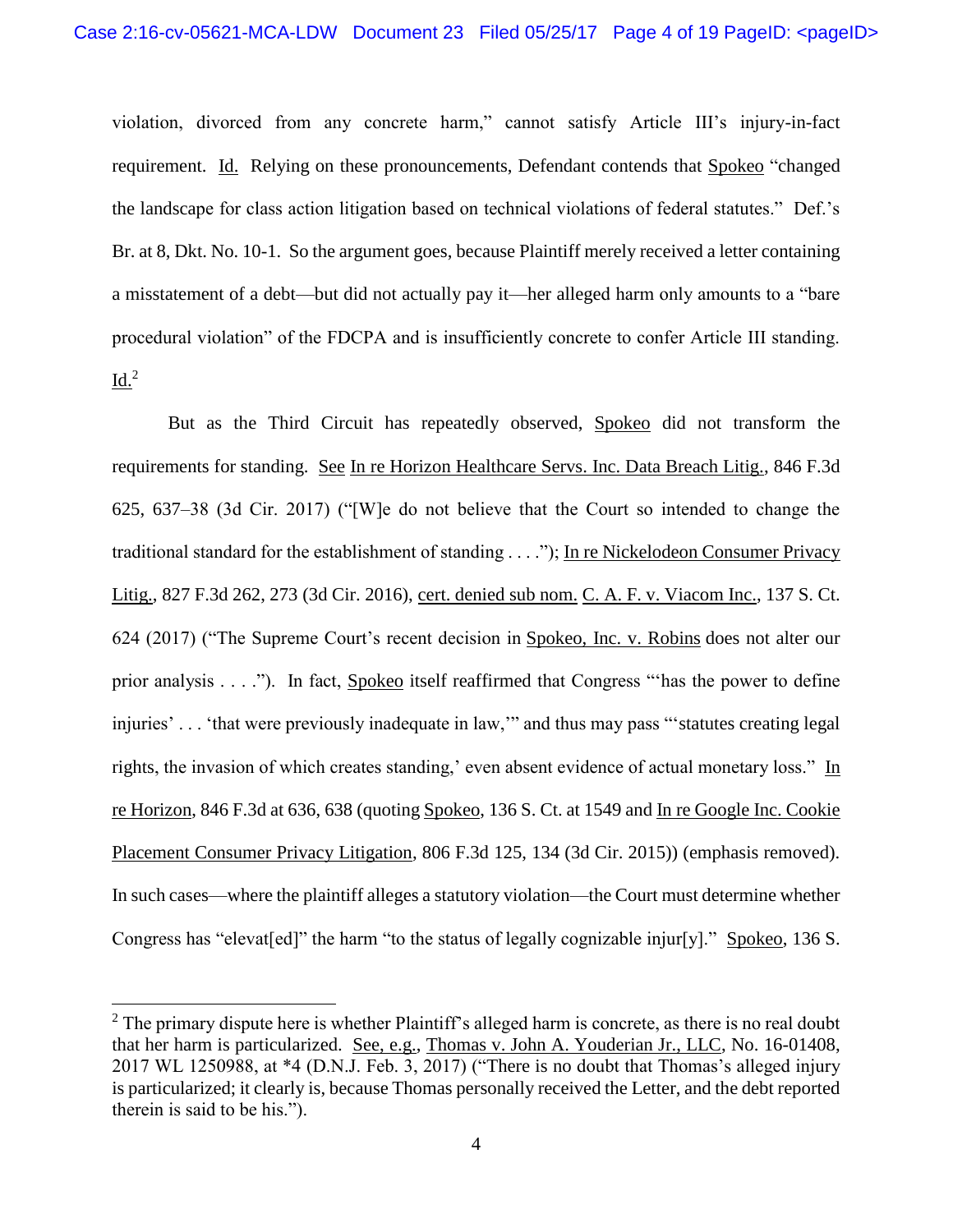Ct. at 1549 (quotations omitted).

Following Spokeo, numerous courts have considered whether a violation of the FDCPA can give rise to a concrete injury under Article III. These courts have noted that Congress enacted the FDCPA to "eliminate abusive debt collection practices by debt collectors" and promote further action to "protect consumers against debt collection abuses." 15 U.S.C. § 1692. It follows that "[t]he right congress sought to protect in enacting this legislation was . . . not merely procedural, but substantive and of great importance." Blaha v. First National Collection Bureau, No. 16-2291 (D.N.J. Nov. 10, 2016), Slip Op., at \*16. Accordingly, the vast majority of courts have concluded that violations of the FDCPA give rise to injuries that are sufficiently concrete to confer standing under Article III. See, e.g., Fuentes v. AR Res., Inc., No. 15-7988, 2017 WL 1197814, at \*5 (D.N.J. Mar. 31, 2017) ("[T]his Court joins the overwhelming majority of courts that have determined that FDCPA violations under §§ 1692e and 1692f give rise to concrete, substantive injuries sufficient to establish Article III standing.") (quotation omitted); Pisarz v. GC Servs. Ltd. P'ship, No. 16-4552, 2017 WL 1102636, at \*5 (D.N.J. Mar. 24, 2017) (noting that "[s]ince Spokeo was decided, the overwhelming majority of courts that have faced Article III standing challenges in FDCPA cases . . . have determined that a violation of the FDCPA produces a 'concrete injury'") (quotation omitted).

In fact, a number of courts have specifically held that where, as here, a debt collector demands collection costs or other fees before they are incurred and if not authorized by the contract, the alleged FDCPA violation constitutes an injury-in-fact under Article III. As recently explained by a court in this district:

> Plaintiff has a substantive, statutory right under the FDCPA to be free from false or deceptive information in connection with the collection of a debt, which is alleged to have been infringed by Defendant's representation that it was entitled to charge a fee that is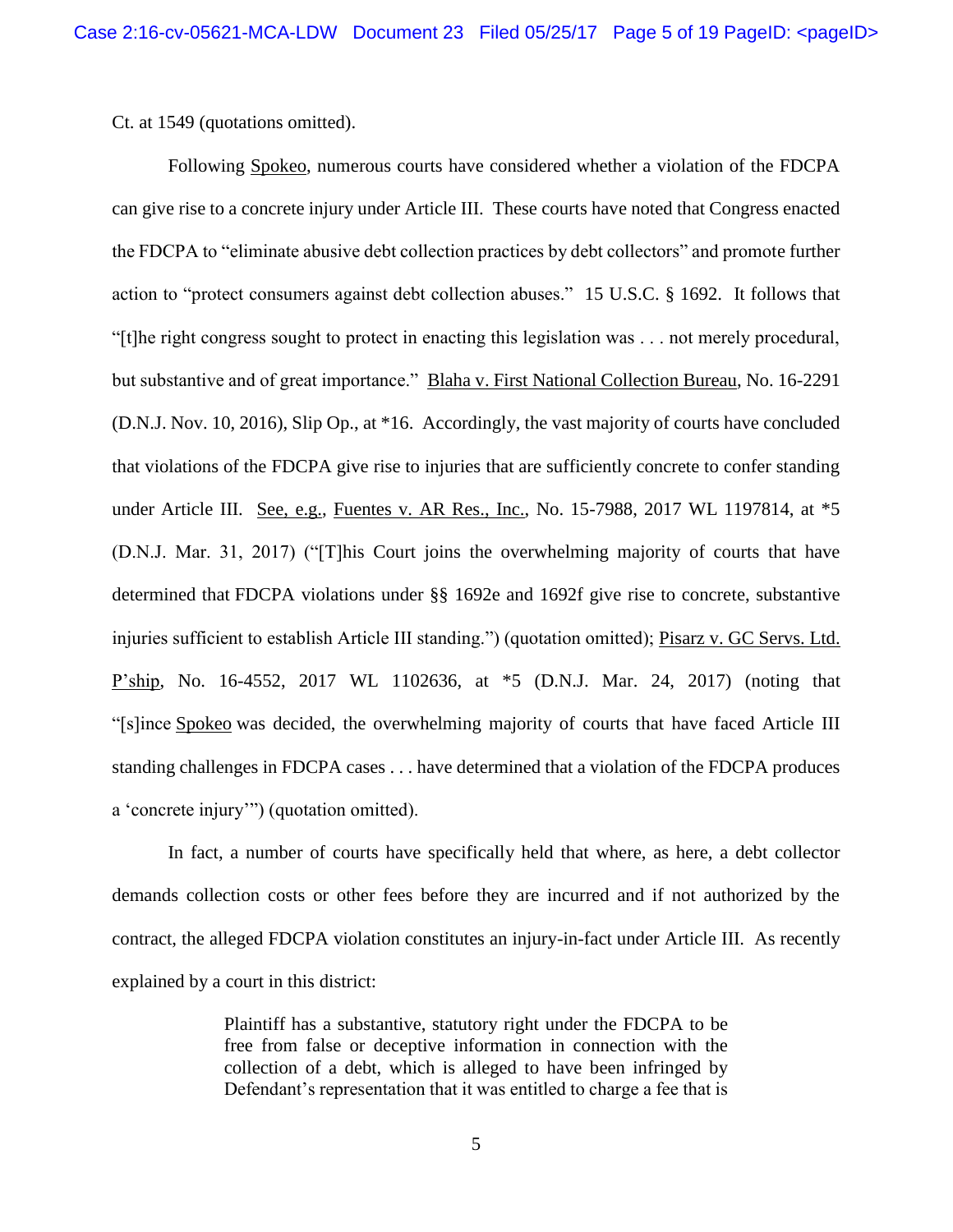alleged to be neither authorized by law nor permitted by the contractual terms of Plaintiff's underlying debt instrument. Plaintiff was thus placed at risk of economic injury by potentially being deceived into paying a fee that was legally barred. . . . Accordingly, even after Spokeo, because Congress has defined statutory injuries under the FDCPA that do not require actual, pecuniary injury, where, as in the case of the receipt of a collection letter charging unauthorized fees, the plaintiff's claimed injury is sufficiently particularized and concrete, the requirements of Article III standing are met.

Fuentes, 2017 WL 1197814, at \*5-6; see also Thomas, 2017 WL 1250988, at \*9 (holding that where a consumer receives a communication that "impliedly represent[s] that the debt collector is authorized to charge what is in fact an unauthorized fee," the alleged injury is sufficiently concrete under Spokeo); Carney v. Goldman, No. 15-260, 2016 WL 7408849, at \*5 (D.N.J. Dec. 22, 2016) (same); Kaymark v. Udren Law Offices, P.C., No. 13-419, 2016 WL 7187840, at \*7 (W.D. Pa. Dec. 12, 2016) (same).

Here Plaintiff alleges that Defendant demanded the payment of a collection fee that had not been incurred and was not authorized by contract or law. This demand not only arguably violated Plaintiff's substantive rights under the FDCPA, but in creating the false impression that the unauthorized fee was actually authorized, it also increased the risk that Plaintiff would pay an amount in excess of what she actually owed. Am. Compl. ¶¶ 37-42. These types of harm are "precisely that which the FDCPA was intended to guard against." Carney, 2016 WL 7408849, at \*4. Plaintiff's alleged harm is sufficiently concrete to confer standing under Article III.<sup>3</sup>

 $\overline{\phantom{a}}$ 

 $3$  To the extent Defendant contends that other unnamed class members may not have standing, see Reply at 9, Dkt. No. 22, only the named plaintiff must establish standing at this time. See, e.g., In re Horizon, 846 F.3d at 634 ("[N]amed plaintiffs who represent a class must allege and show that they personally have been injured, not that injury has been suffered by other, unidentified members of the class to which they belong and which they purport to represent.") (quotation omitted); Neale v. Volvo Cars of N. Am., LLC, 794 F.3d 353, 367 (3d Cir. 2015) ("Quite simply, requiring Article III standing of absent class members is inconsistent with the nature of an action under Rule 23.").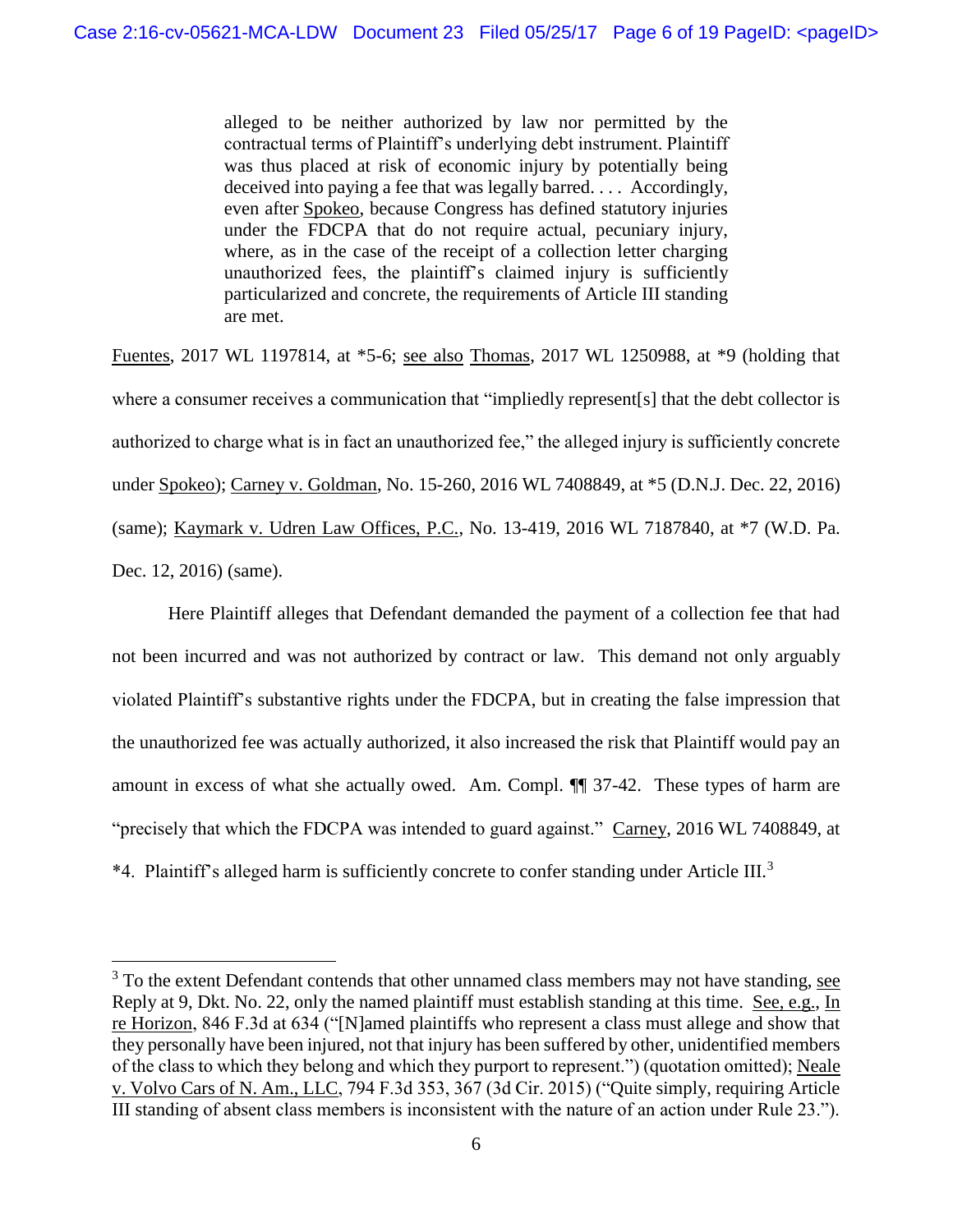#### **B. FDCPA Claims Under Sections 1692e and 1692f**

Congress enacted the FDCPA in 1977 to "eliminate abusive debt collection practices by debt collectors, to insure that those debt collectors who refrain from using abusive debt collection practices are not competitively disadvantaged, and to promote consistent State action to protect consumers against debt collection abuses." 15 U.S.C. § 1692(e). Because the FDCPA is a remedial statute, its language is construed "broadly, so as to effect its purpose." Jensen v. Pressler & Pressler, 791 F.3d 413, 418 (3d Cir. 2015) (quotation omitted). Courts therefore analyze the communication giving rise to an FDCPA claim from the perspective of the "least sophisticated debtor." Id. This is an objective standard, and thus a "plaintiff need not prove that she was actually confused or misled, only that the objective least sophisticated debtor would be." Id. at 419 (emphasis omitted).

To state a claim under the FDCPA, a plaintiff must allege that: "(1) she is a consumer, (2) the defendant is a debt collector, (3) the defendant's challenged practice involves an attempt to collect a 'debt' as the Act defines it, and (4) the defendant has violated a provision of the FDCPA in attempting to collect the debt." Douglass v. Convergent Outsourcing, 765 F.3d 299, 303 (3d Cir. 2014). Defendant does not challenge the first three elements; it only argues that Plaintiff has not stated a claim for violation of Sections 1692e or 1692f of the FDCPA.

#### i. Section 1692f Claims

#### 1. Failure to State a Claim

Defendant argues that Plaintiff's claims under 1692f must be dismissed for failure to state a claim. The Court disagrees.

Plaintiff maintains claims under Sections 1692f and 1692f(1). Section 1692f is a catchall provision providing that a "debt collector may not use unfair or unconscionable means to collect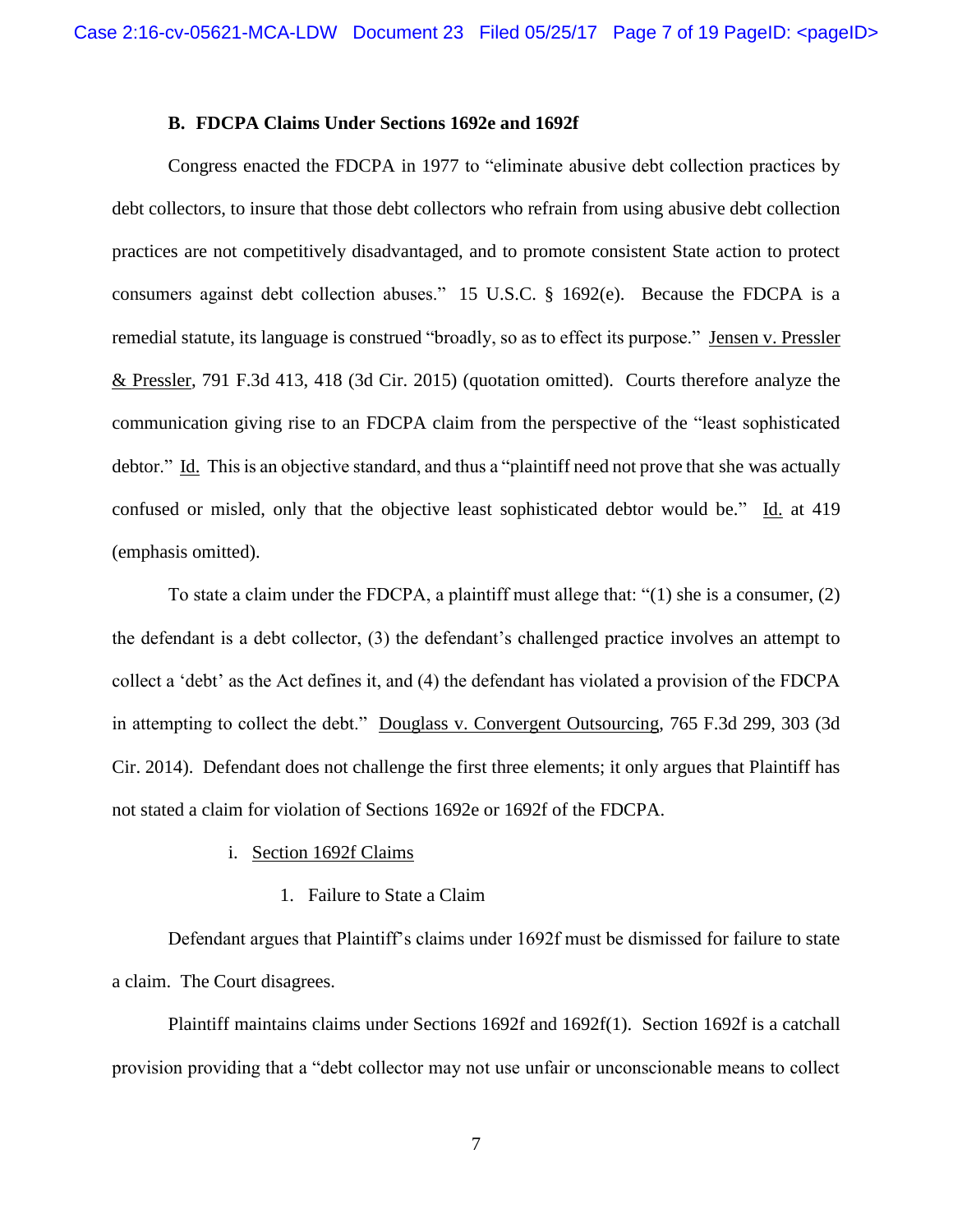or attempt to collect any debt." 15 U.S.C. § 1692f. Section 1692f also enumerates several nonexhaustive examples of conduct that violates Section 1692f. See id. § 1692f(1)-(8). Plaintiff's claim here focuses on Section 1692f(1), which provides that it is a violation for a debt collector to "collect[] . . . any amount (including any interest, fee, charge, or expense incidental to the principal obligation) unless such amount is expressly authorized by the agreement creating the debt or permitted by law."

Defendant contends that Plaintiff cannot make a claim under Section 1692f(1) because the PHA Agreement—the contract underlying Plaintiff's debt—expressly authorizes the Collection Charge.<sup>4</sup> It reads, in relevant part:

> I am also responsible to pay . . . any fees incurred should my account require collection action (E.G. late fees, collection agency, court or attorney costs).

PHA Agreement at 1. The parties do not appear to dispute that, assuming the Agreement governs the parties' relationship, Defendant may *at some time* seek to collect fees that were incurred or earned during the collection of Plaintiff's debt. Rather, Plaintiff argues that the Agreement did not authorize Defendant to charge a 17% collection fee, untied to the costs of collection, *before* any collection costs were actually incurred or earned. In other words, because Defendant had not yet incurred costs amounting to the amount sought or collected any funds that would entitle it to a contingency fee at the time of the communication, it was not entitled to the Collection Charge. Am. Compl.  $\P$  28-34. The Court agrees with Plaintiff that the plain language of the Agreement did not authorize Defendant to seek the Collection Charge at the time of the communication.

l

<sup>&</sup>lt;sup>4</sup> The Court may consider the PHA Agreement because the underlying agreement was specifically referenced in the Complaint. See Am. Compl. ¶¶ 13, 40, 51-52. In addition, Plaintiff attaches the Agreement to her opposition papers "[i]n the interests of expediency[] and to avoid a third round of unnecessary Motion practice," and refers to it throughout. Opp'n at 23 n.6; see also Zelman Declaration, Exhibit E ("PHA Agreement"), Dkt. No. 14-6.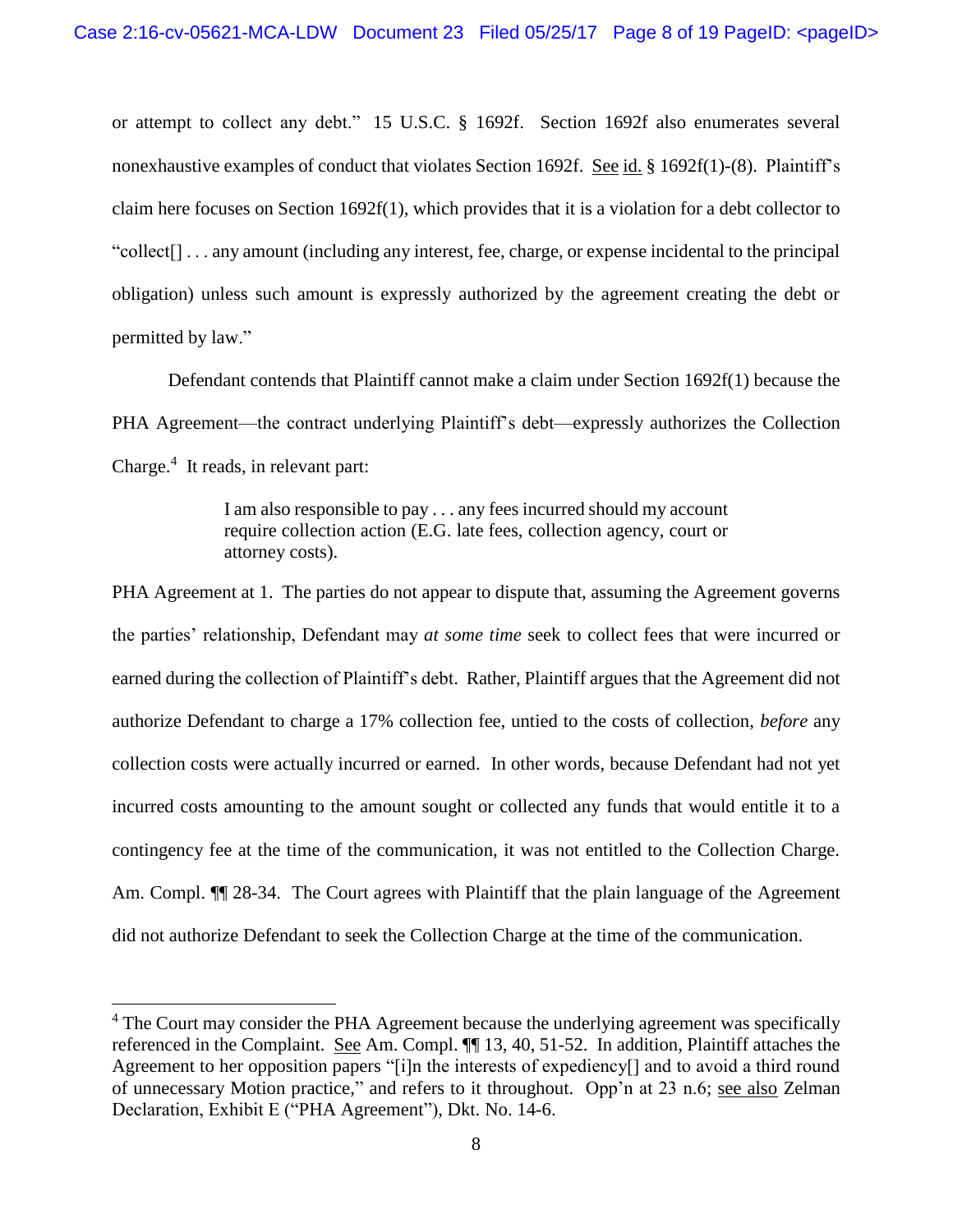The Third Circuit's decision in Kaymark v. Bank of Am., N.A., 783 F.3d 168 (3d Cir. 2015) is instructive. In Kaymark, the court considered whether a foreclosure complaint, which sought various fees that had not yet been incurred, constituted a violation of the FDCPA. Id. at 175. The underlying contract provided that the lender "may charge Borrower fees for services *performed in connection with* Borrower's default" and that the lender was "entitled to collect all expenses *incurred* in pursuing the remedies." Id. at 172 (emphasis in original). Based on that language, the plaintiff argued that the defendant breached the FDCPA by seeking fees that had not yet been incurred. Id. at 173-74. The court agreed, and explained:

> Kaymark has sufficiently alleged that Udren's attempt to collect those misrepresented fees was not "expressly authorized" by the mortgage contract or permitted by law. § 1692f(1). To be sure, Kaymark expressly agreed to the collection of certain fee categories, such as "attorneys' fees, property inspection and valuation fees." App. 72a (¶ 14). But the contract also specified that BOA could only charge for "services *performed* in connection with" the default and collect "all expenses *incurred*" in pursuing authorized remedies. App. 72a (¶ 14), 75a (¶ 22) (emphases added). While such language is arguably capable of more than one meaning, we must view the Foreclosure Complaint through the lens of the least-sophisticated consumer and in the light most favorable to Kaymark. In this perspective, the most natural reading is that Udren was not authorized to collect fees for not-yet-performed legal services and expenses, forming a basis for a violation of § 1692f(1).

Id. at 175–76.

The same reasoning applies here—because the PHA by its terms only required the consumer to pay any fees "incurred," Defendant was not "expressly authorized" to seek the Collection Charge, which represented an estimate of costs that had not yet been incurred or earned. And indeed, other courts have likewise held that where a contract authorizes a lender to seek costs incurred by the lender in collecting the debt but does not authorize a prospective or estimated fee, such demands are violative of Section 1692f(1) of the FDCPA. See, e.g., Ardino v. Solomon  $&$ Solomon, P.C., No. 13-1821, 2014 WL 268680, at \*4 (D.N.J. Jan. 23, 2014) ("While the Ardinos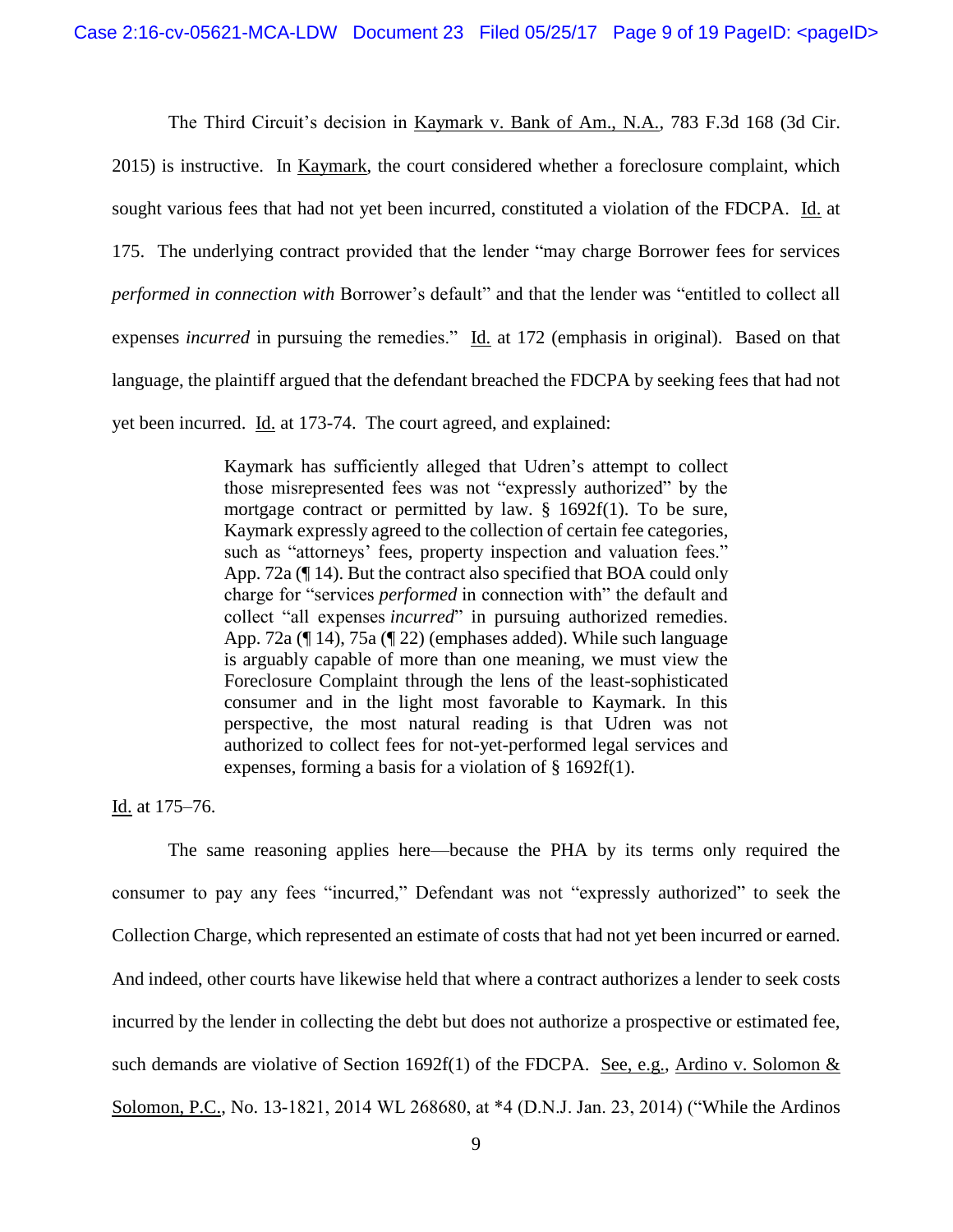agreed to pay costs incurred by HESAA, they did not agree to pay—and Solomon had no basis to demand—a prospective or estimated fee."); Annunziato v. Collecto, Inc., 207 F. Supp. 3d 249, 261 (E.D.N.Y. 2016) (granting summary judgment for plaintiff under Section 1692f(1) because "the collection fees and costs sought by the Defendant in its letters to the class members did not reflect the actual costs associated with collecting the class members' delinquent accounts because the Defendant was not entitled to contingency fees until after it collected the debts"); cf. McLaughlin v. Phelan Hallinan & Schmieg, LLP, 756 F.3d 240, 246 (3d Cir. 2014) (holding that defendant violated the FDCPA by seeking fees that were merely estimates of the amounts owed, as the fees had not yet been incurred); Thomas, 2017 WL 1250988, at \*12 (holding that the plaintiff stated a claim under Section 1692f(1) where the underlying contract did not "expressly authorize" a \$3.00 convenience fee for credit card charges).

While Defendant concedes that it is "aware of the case law cited by Plaintiff," it nonetheless argues that the Court should hold otherwise based on concerns recently articulated in Vayngurt v. Sw. Credit Sys., L.P., No. 16-2261, 2016 WL 6068132, at \*4 (E.D.N.Y. Oct. 14, 2016). Reply at 6-7. In Vayngurt, the court considered whether the defendant committed an FDCPA violation by seeking a "collection fee" along with a T-Mobile debt. 2016 WL 6068132, at  $*4$ . Similar to this case, the underlying contract provided that the user "'agree[s] to pay collection agency fees [T-Mobile] incur[s]."" Id. at \*3. Yet the contract also stated that "collection agency fees are *liquidated damages intended to be a reasonable advance estimate*' of collection costs." Id. (emphasis added). Based primarily on this language, the court ultimately determined that the parties "intended the collection fee to be owed at the same time as the principal." Id. at \*4. It therefore held that the defendant had not violated the FDCPA by seeking payment of the "collection fee" at the same time as the debt. However, the Vayngurt Court made clear that it only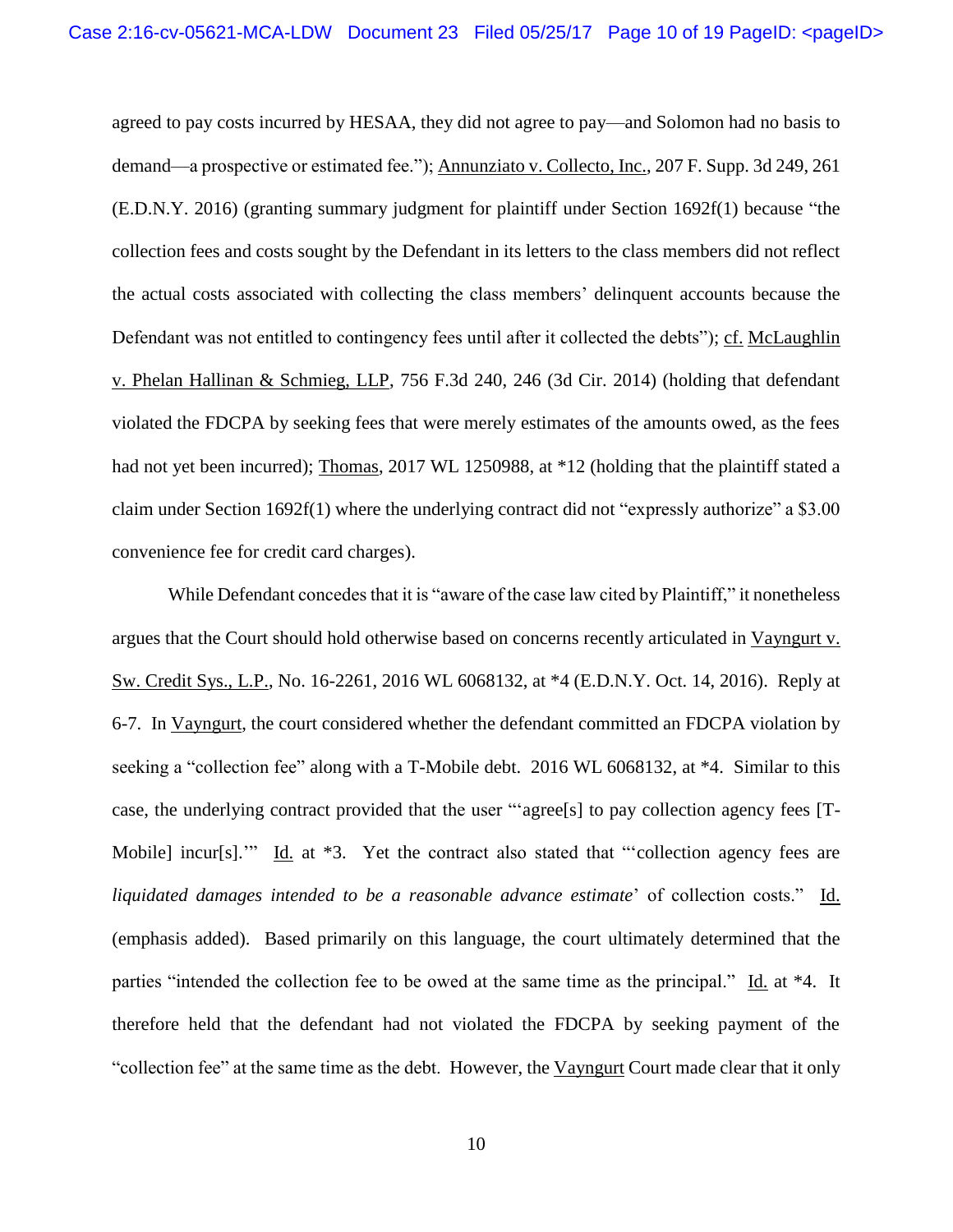reached this conclusion because the plaintiff had "agreed to pay a reasonable estimate of T-Mobile's incurred costs *in advance*." Id. (emphasis in original). In fact, the court explicitly distinguished the cases relied upon by Plaintiff, including Ardino, because none of these "addressed a contract where the consumer expressly agreed to pay in advance." Id. at \*5 n.3. Because the PHA Agreement at issue here did not expressly authorize Defendant to seek the Collection Charge in advance, the Vayngurt case is inapposite.<sup>5</sup>

In sum, the PHA Agreement only authorized fees actually "incurred" in the collection of the debt. Because the Collection Charge had not been incurred or earned by Defendant at the time of the communication, it was not "expressly authorized" by the Agreement. Thus, Plaintiff has stated a claim under Section 1692f(1).<sup>6</sup>

### 2. Potential Duplicative Claims

 $\overline{a}$ 

Defendant also argues that Plaintiff's claims under Sections 1692f and 1692f(1) should be dismissed because they are duplicative of her claims under Section 1692e. The Court holds that Plaintiff's claim under Section 1692f must be dismissed, but her Section 1692f(1) claim may go forward at this time.

 $5$  Defendant also briefly attempts to distinguish  $Kaymark$ , arguing that unlike in that case, where attorneys' fees were improperly sought despite the fact that a lawsuit had not even been filed, here Plaintiff "agreed to pay fees related to any 'collection action,' including fees related to a collection agency like ICS." Reply at 6. This argument is unpersuasive. The Amended Complaint alleges that the Collection Charge is a contingent collection fee that is not earned until Defendant actually collects on the debt, and that at the time of the communication, Defendant had not yet collected any of the debt. Am. Compl. ¶¶ 28-34. Thus, as in Kaymark, the requested fee was not yet due and owing at the time of the communication.

<sup>&</sup>lt;sup>6</sup> To the extent Defendant argues that Plaintiff's claims under Section 1692f must be dismissed because they are not material, the Third Circuit has never applied the materiality requirement to 1692f claims. See Thomas, 2017 WL 1250988, at \*13 (stating that the materiality requirement "does not apply to Section 1692f violations"). And even if there was a materiality requirement, "if the fee is not authorized by statute or contract, the implied representation that it was must be material." Id. at \*13.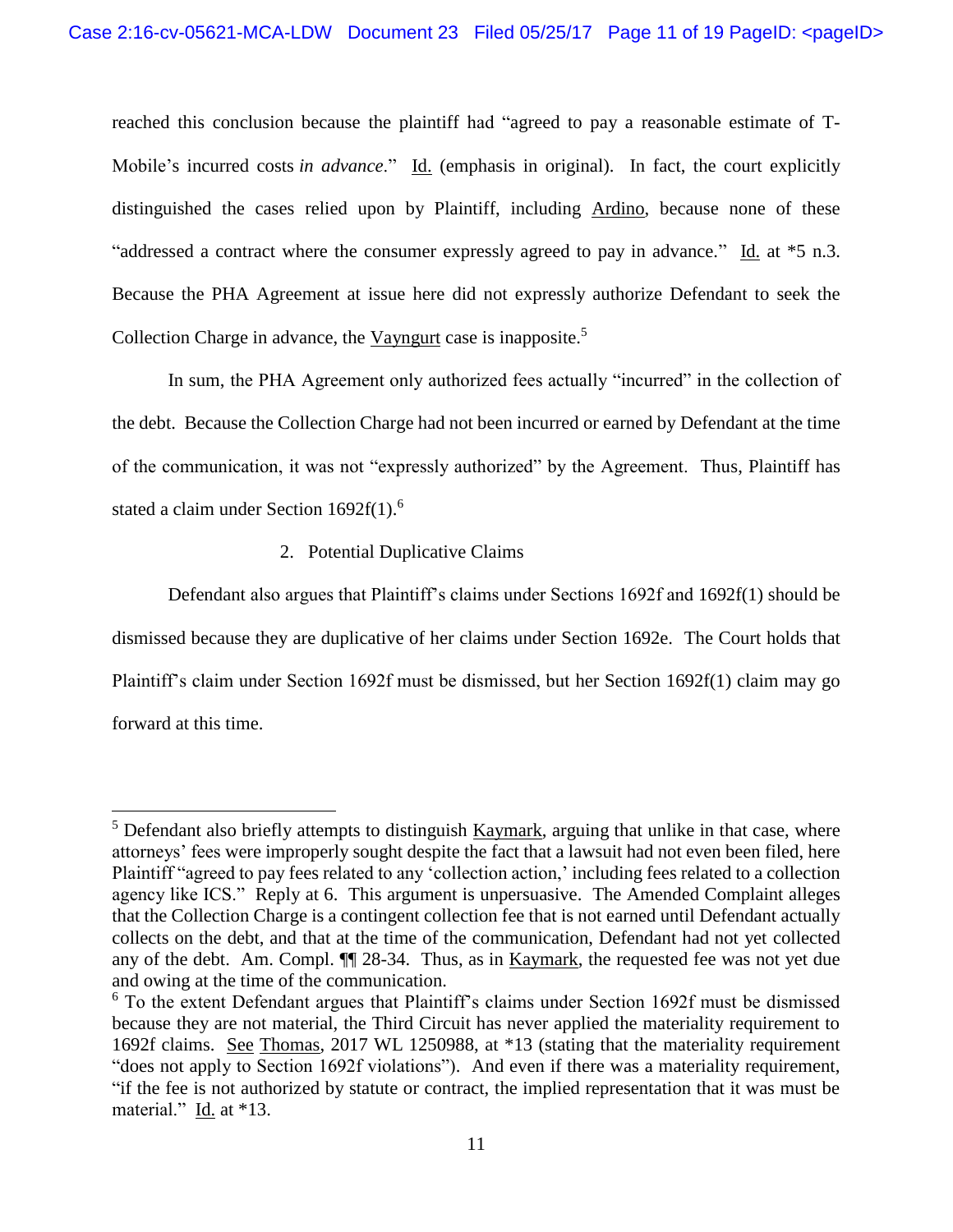Although the Third Circuit has not yet explicitly addressed the issue, courts in this circuit have held that "conduct that is a violation of another section of the FDCPA 'cannot be the basis for a separate claim under § 1692f.'" Evans v. Portfolio Recovery Assocs., LLC, No. 15-1455, 2016 WL 4059645, at \*6 (D.N.J. July 27, 2016) (quoting Turner v. Professional Recovery Servs., Inc., 956 F. Supp. 2d 573, 580 (D.N.J. 2013)). These courts have reasoned that because Section 1692f is a "catch-all provision for conduct that is unfair, but is not specifically enumerated in any other section of the FDCPA, . . . [it] 'cannot be the basis for a separate claim' for conduct that is already explicitly addressed by other sections of the FDCPA." Corson v. Accounts Receivable Mgmt., Inc., No. 13-01903, 2013 WL 4047577, at \*7 (D.N.J. Aug. 9, 2013) (quoting Turner, 2013 WL 3441100, at  $*6$ ).

To the extent that Plaintiff makes a claim under Section 1692f's general prohibition of "unfair or unconscionable means to collect or attempt to collect any debt," it is dismissed as duplicative.<sup>7</sup> However, it is less clear that this prohibition also applies to situations where a plaintiff alleges that a *specific enumerated sub-section* of Section 1692f was violated, such as Plaintiff's claim under Section 1692f(1) here. Often without discussion of this issue, courts have permitted claims under Section 1692f(1) to proceed even when the conduct underlying the alleged violation is identical to that underlying a separate claim brought under another section of the FDCPA. For example, in Kaymark, the Third Circuit held that where a communication sought attorneys' fees that had not yet been incurred, the plaintiff had stated a claim under Sections 1692e(2)(A), 1692e(10), *and* 1692f(1). 783 F.3d at 179. This holding led at least one court in this

 $\overline{a}$ 

<sup>&</sup>lt;sup>7</sup> In fact, Plaintiff appears to concede that her Section 1692f claim must be dismissed, as her primary argument is that her Section 1692f(1) claim may not be dismissed as duplicative because it is *not* a claim under Section 1692f's general prohibition, but rather a claim under a specific subsection. See Opp'n at 34-37.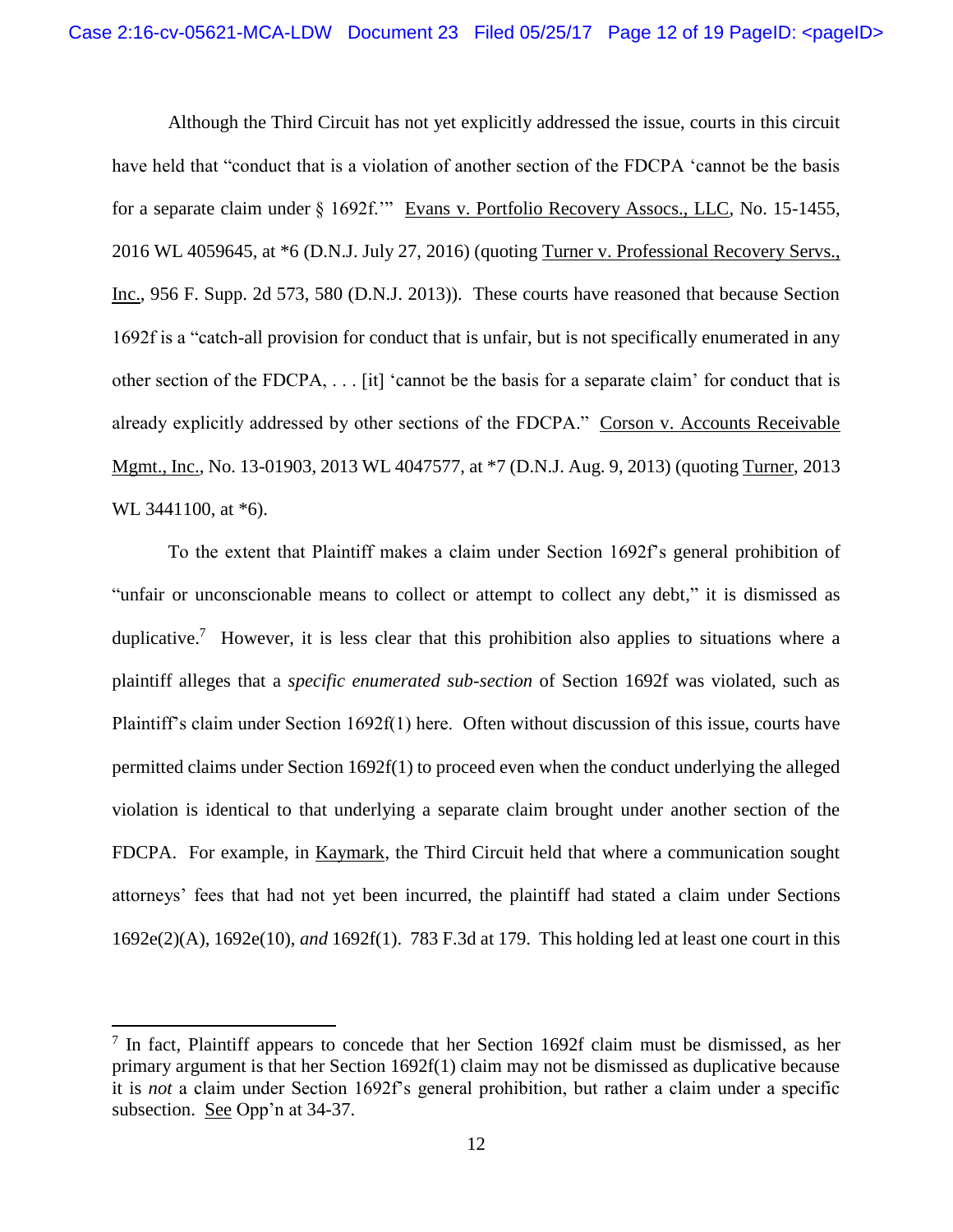district to conclude that "the Third Circuit has determined that one course of conduct may state a claim under one of the FDCPA's other provisions and an enumerated section of § 1692f." Evans, 2016 WL 4059645, at \*6 n.8.

Other courts have similarly permitted claims under Section 1692f(1) to proceed alongside other FDCPA claims premised on the same conduct. See, e.g., Thomas, 2017 WL 1250988, at  $*17$  (permitting claims to proceed under Sections 1692f, 1692f(1), 1692e, 1692e(2), and 1692e(10), despite the fact that the same conduct formed the basis for each claim); Taylor v. Midland Funding, LLC, No. 14-00854, 2015 WL 4670314, at \*8 (N.D. Ala. Aug. 6, 2015) (dismissing a claim under 1692f's catch-all provision, but permitting a claim under 1692f(1) to go forward, because " to the extent a plaintiff alleges how that conduct is unfair or unconscionable under the enumerated subsections of  $\S$  1692f, he may maintain claims for violations of both  $\S$ 1692f and other provisions of the FDCPA"); Quinteros v. MBI Assocs., Inc., 999 F. Supp. 2d 434, 441 (E.D.N.Y. 2014) (permitting claims to proceed under Sections 1692e(2) and 1692f(1)); cf. Cohen v. Dynamic Recovery Sols., No. 16-576, 2016 WL 4035433, at \*5 (D.N.J. July 26, 2016) (dismissing claims under Section 1692f as duplicative of claims brought under Section 1692e, but suggesting that if plaintiff had pointed to "any instance where Defendant engaged in one of the practices identified in § 1692f(1)-(8)," such a claim would not be dismissed as duplicative). Considering these holdings, and in light of Plaintiff's entitlement to plead alternative claims and the potential for different proofs with respect to Plaintiff's 1692e and 1692f(1) claims, the Court will not dismiss Plaintiff's Section 1692f(1) claim at this time.

- ii. Section 1692e Claims
	- 1. Failure to State a Claim

Defendant also argues that Plaintiff's claims under 1692e must be dismissed for failure to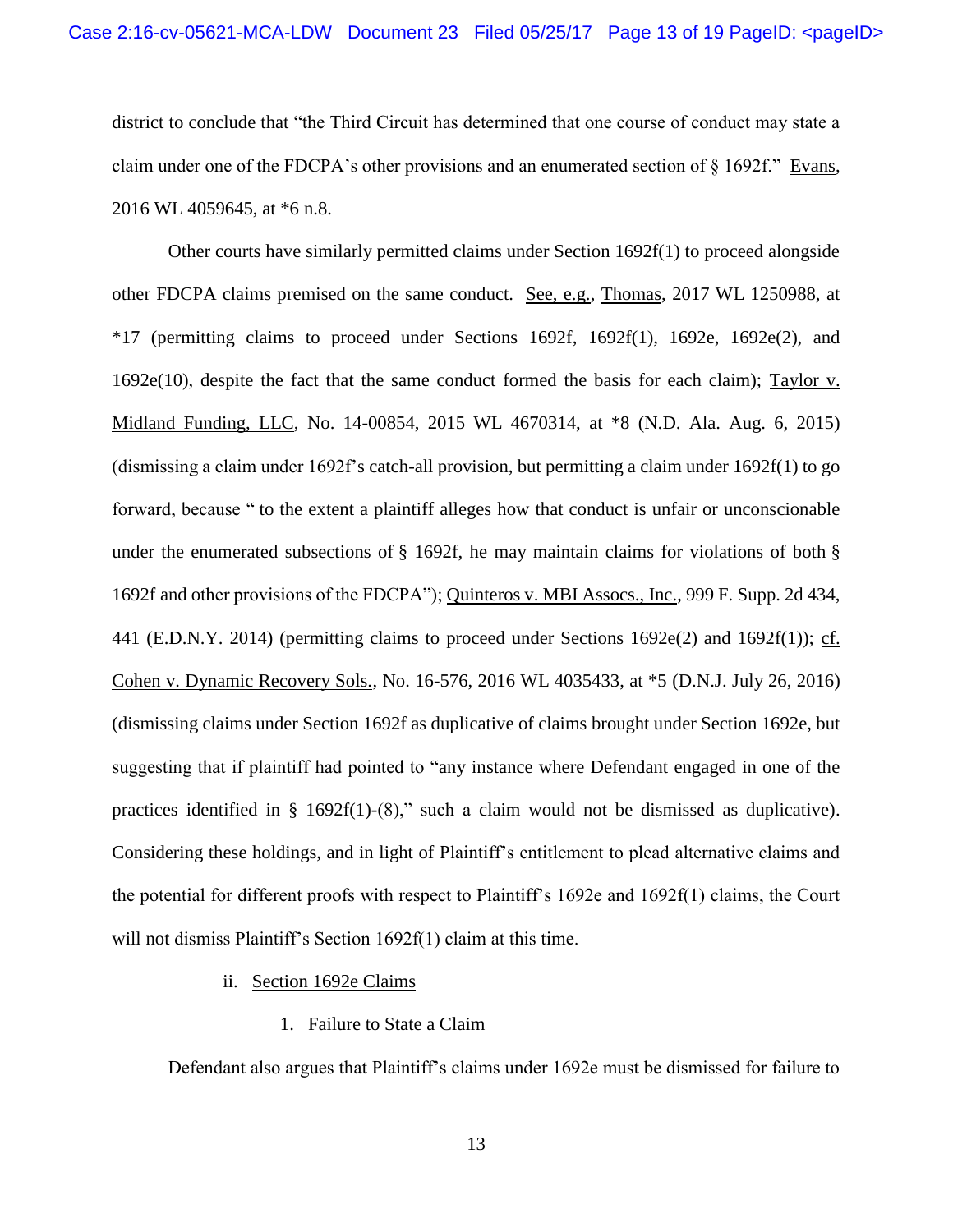state a claim. The Court again disagrees.

 $\overline{\phantom{a}}$ 

Plaintiff asserts claims under Section 1692e and  $1692e(2)(A)$ .<sup>8</sup> Section 1692e prohibits debt collectors from employing "any false, deceptive, or misleading representation or means in connection with the collection of any debt." Section 1692e(2)(A) makes unlawful "[t]he false representation of . . . the character, amount, or legal status of any debt."

Defendant first argues that Plaintiff cannot maintain a claim under Section 1692e because the character, amount, and status of the debt was not misrepresented. Yet as described above, the PHA Agreement only authorized Defendant to seek fees that were actually incurred in the collection of the debt. Because Defendant "did not convey that the disputed fees were estimates or imprecise amounts" and implied that the Collection Charge was already incurred and owed, the letter "conceivably misrepresented the amount of the debt owed" in violation of Section 1692(2)(A). Kaymark, 783 F.3d at 175; see also McLaughlin, 756 F.3d at 246 (holding that the plaintiff stated a claim under Section  $1692e(2)$  because "[n]othing [in the letter] says it is an estimate or in any way suggests that it was not a precise amount"); Thomas, 2017 WL 1250988, at \*15 (joining other courts in holding that "convenience or processing fee language supporting a Section 1692f(1) claim naturally supports a claim under 1692e(2) as well"); Annunziato, 207 F. Supp. 3d at 261 (holding that the plaintiff had stated a claim under Section 1692e(2) because while the underlying agreement permitted the lender to collect a contingency fee, no collection costs had yet been incurred at the time the letter was sent); Quinteros, 999 F. Supp. 2d at 439-40 ("[I]f collection of a payment processing fee is unlawful under  $\S$  1692f(1), then the Processing Fee Statement is also 'false, deceptive, or misleading' under § 1692e(2), insofar as the statement

<sup>&</sup>lt;sup>8</sup> The Amended Complaint also appears to assert claims under Section  $1692e(10)$  and  $1692e(5)$ , see Am. Compl. ¶¶ 38, 44, 47, but Defendant makes no mention of these provisions in its motion, so any such claims will not be dismissed at this time.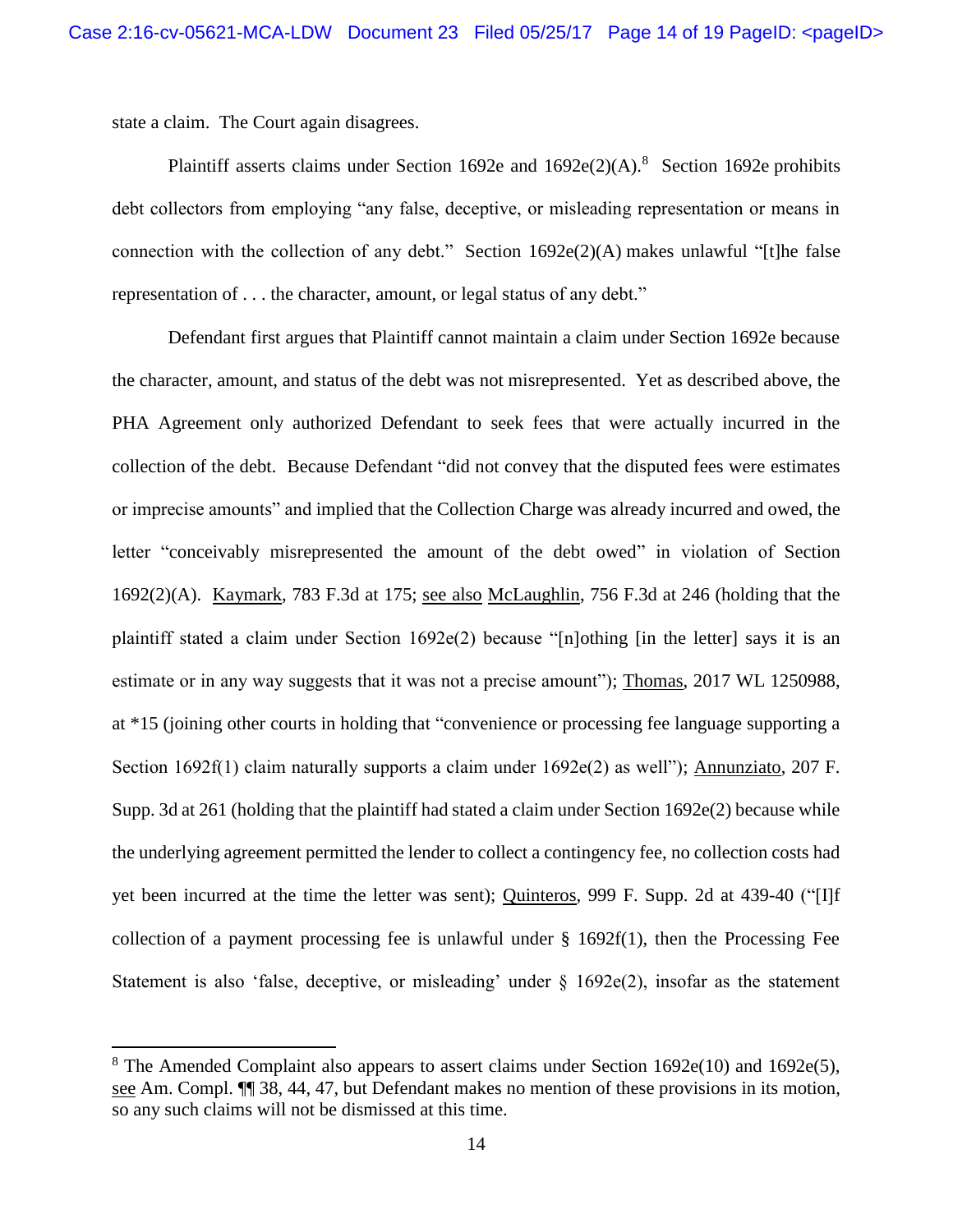implies the fee may be lawfully received"). Because, as the Court held above, Defendant was *not* entitled to collect the Collection Charge at the time of the communication, the letter includes a false representation in violation of Section 1692e(2)(A).

Defendant further contends that Plaintiff's Section 1692e claims must fail because the alleged misstatement was not material. Despite Plaintiff's contentions otherwise, her claims under Section 1692e carry a materiality requirement. See Jensen, 791 F.3d at 416 (holding that "misstatements must be material to be actionable under § 1692e"); Thomas, 2017 WL 1250988, at \*15 (applying the materiality standard for claims under Section 1692e, 1692e(2), and 1692e(10)). The Third Circuit has explained that the materiality standard is a "corollary of the least sophisticated debtor standard," and is "not a particularly high bar." Jensen, 791 F.3d at 421. A statement is material if it is "capable of influencing the decision of the least sophisticated debtor." Id. Thus, the materiality requirement only precludes "claims based on hypertechnical misstatements under § 1692e that would not affect the actions of even the least sophisticated debtor." Id. at 422.

Plaintiff's claim under Section  $1692e(2)(A)$  satisfies the materiality requirement. As explained above, Defendant's letter indicated that it was authorized to seek the Collection Charge, when in fact it was not. Defendant nonetheless argues that this alleged misstatement was not material, because Plaintiff did "not allege [that] her ability to intelligently respond to the letter was, or even could have been, frustrated." Reply at 5. Yet "the pertinent question is not whether the statements at issue actually influenced the debtor, but whether the statements are *capable of* influencing the decision of the least sophisticated debtor." Kaymark, 2016 WL 7187840, at \*9 (emphasis in original). In other words, the inquiry is an objective one, not a subjective one. Here, the Amended Complaint specifically alleges that the letter's misstatement "misleads consumers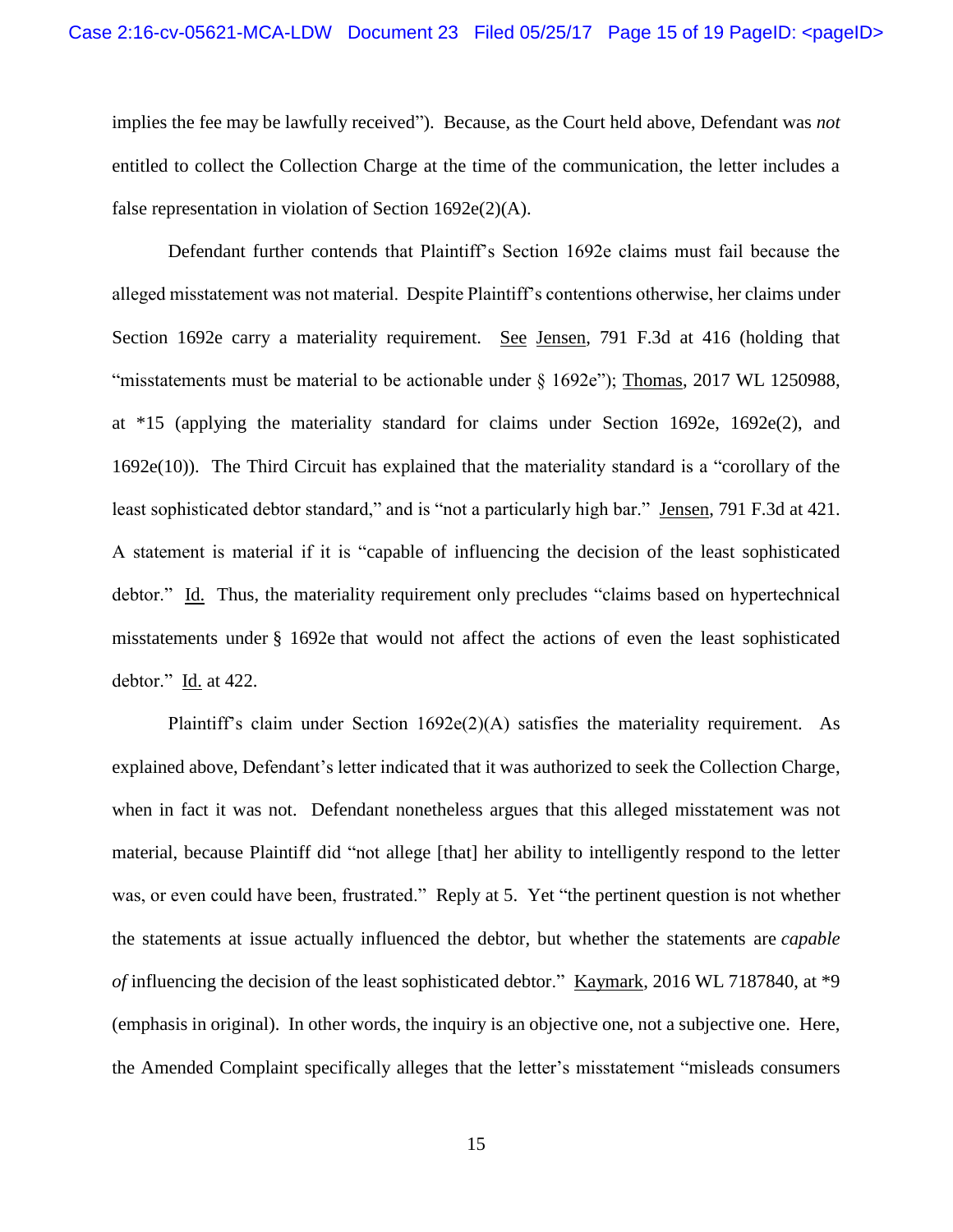by creating the false impression that consumers have incurred a collection fee due and owing." Am. Compl. ¶ 37; see also id. ¶ 42 (alleging that the misrepresentation "carried the real risk of harm that the Plaintiff would pay an amount in excess of what she actually owed and in excess of what Defendant could legally collect or attempt to collect".

The Court agrees that Defendant's alleged misstatements would likely deceive the least sophisticated debtor about the "character, amount, and status of the debt," in violation of Section 1692e(2)(A), because the least sophisticated debtor would likely believe that Defendant was entitled to collect the Collection Charge, when in fact it was not. This was not a hypertechnical misstatement; tacking on an unauthorized fee not only runs the risk of deceiving the least sophisticated debtor about the amount of the debt, but could also influence debtors' decisions with respect to the debt. See, e.g., Thomas, 2017 WL 1250988, at \*15 (holding that defendant's letter's "implicit representation that [the lender] *does* have such authority [to demand a collection charge, despite the fact that it was not authorized by contract or law,] would likely deceive the least sophisticated debtor about 'the character, amount, or legal status of any debt' in violation of Section 1692e(2)(A)); Kaymark, 2016 WL 7187840, at \*10 (holding that "the estimated/anticipated, but not-yet-incurred, fee demands" were " "capable of influencing the decision of the least sophisticated debtor," and thus satisfied the materiality requirement); Maronyan v. Fin. Credit Network Inc., No. 15-2953, 2017 WL 57835, at \*5 (C.D. Cal. Jan. 3, 2017) ("A balance that is inflated . . . is undoubtedly material, as it is quite plausible that a debtor makes decisions about how to respond to such a demand for payment based on the amount she might potentially owe."); Gorman v. Messerli & Kramer, P.A., No. 15-1890, 2016 WL 755618, at \*5 (D. Minn. Feb. 25, 2016) (noting that "a debt collector's false statements in a dunning letter asserting that a debtor owes an amount the debt collector is unauthorized to collect should almost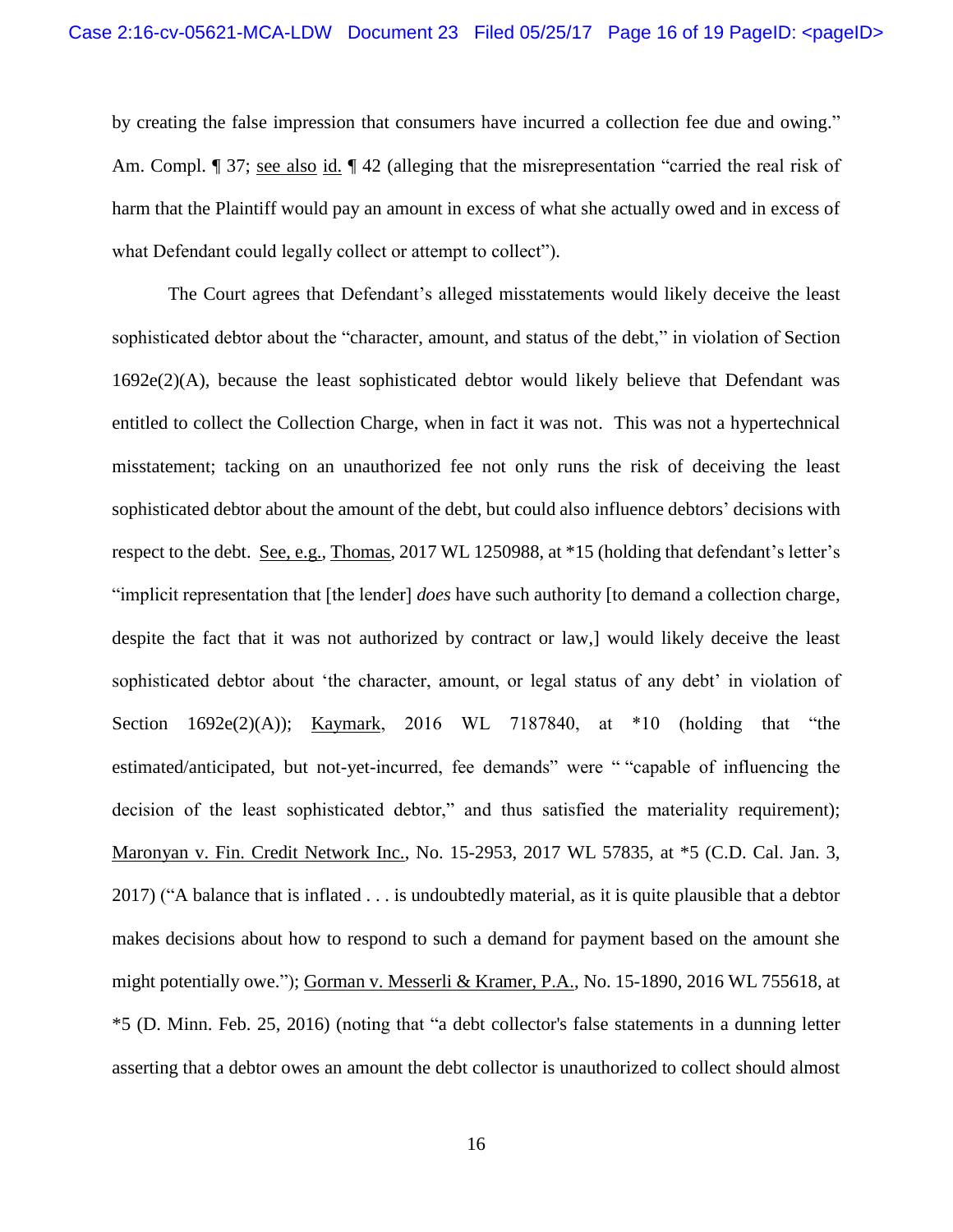always be considered material"). Accordingly, Plaintiff's claim under 1692e(2)(A) will not be dismissed on materiality grounds.

Defendant's motion to dismiss Plaintiff's Section 1692e claims is denied.

#### **C. Class Allegations**

Finally, Defendant argues that Plaintiff's class allegations should be stricken because she cannot satisfy Rule 23's numerosity and ascertainability requirements. These arguments are premature.

Generally, questions about whether a proposed class meets the requirements of Rule 23 are reserved for after Plaintiff moves for class certification. See, e.g., 6803 Blvd. E., LLC v. DIRECTV, Inc., No. 12-2657, 2012 WL 3133680, at \*2 (D.N.J. July 31, 2012). Indeed, because discovery is usually required to make such determinations, class allegations are only struck in the "rare few" cases "where the complaint itself demonstrates that the requirements for maintaining a class action cannot be met." Landsman & Funk PC v. Skinder-Strauss Assocs., 640 F.3d 72, 93 n.30 (3d Cir. 2011); see also Luppino v. Mercedes-Benz USA, LLC, No. 09-5582, 2013 WL 6047556, at \*3 (D.N.J. Nov. 12, 2013) ("[I]t would be improper to allow Defendants to slip through the backdoor what is essentially an opposition to a motion for class certification before Plaintiffs have made such a motion and when discovery on the issue is still ongoing.") (quotation omitted). This is not one of those cases.

 First, Defendant maintains that Plaintiff cannot satisfy Rule 23's numerosity requirement because "the class indisputably is limited to approximately ten individuals." Def.'s Br. at 13. Defendant primarily bases this contention on representations made by Michael Selbitschka, a Director of Operations for Defendant, in a standalone affidavit submitted after Defendant's reply brief was filed. Dkt. No. 17. On a motion to dismiss, "courts generally consider only the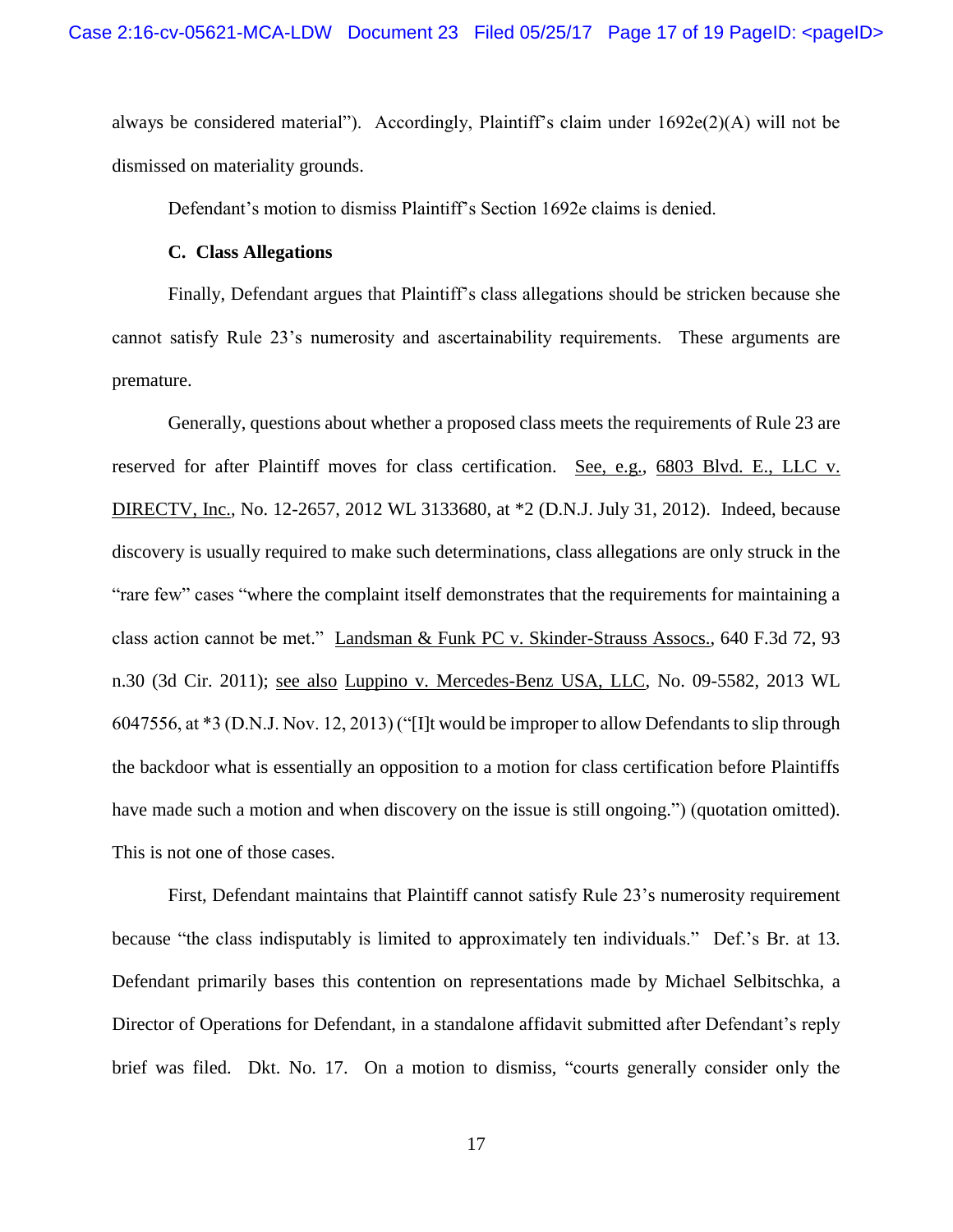allegations contained in the complaint, exhibits attached to the complaint and matters of public record." Schmidt v. Skolas, 770 F.3d 241, 249 (3d Cir. 2014) (quotations omitted). Because the Selbitschka Affidavit does not fall into any of these categories, the Court will not consider it at this time.<sup>9</sup> At this stage, the Court must accept as true the Amended Complaint's allegation that Defendant transmitted hundreds or thousands of letters that misrepresented the amount the consumer actually owed. Am. Compl. ¶¶ 15, 36. There is simply nothing in the pleadings that demonstrates that Plaintiff cannot satisfy Rule 23's numerosity requirement.

Second, Defendant contends that Plaintiff cannot satisfy Rule 23's ascertainability requirement because liability hinges on whether the recipients of Defendant's letters actually read them. Reply at 9-10. Yet Defendant has not identified any authority for the proposition that FDCPA liability hinges upon whether the letter was read. And indeed, it appears that it does not. See Sadler v. Midland Credit Mgmt., Inc., No. 06-5045, 2009 WL 901479, at \*2 (N.D. Ill. Mar. 31, 2009) (holding that "at least for the purpose of recovering statutory damages, the statute d[oes] not require proof that the plaintiff actually *read* the allegedly confusing letter, only that it was *sent*") (emphasis in original) (citation omitted); <u>see also Macy v. GC Servs. Ltd. P'ship</u>, 318 F.R.D. 335, 339 (W.D. Ky. 2017); Boles v. Moss Codilis, LLP, No. 10-1003, 2012 WL 12861080, at \*13 (W.D. Tex. Jan. 17, 2012); Herrera v. LCS Fin. Servs. Corp., 274 F.R.D. 666, 677 (N.D. Cal. 2011). Yet even if that were true, without substantial briefing on this issue and without the benefit of discovery, it is evident that this is a matter better suited for determination at the class certification stage.

Defendant's motion to strike Plaintiff's class allegations is denied.

 $\overline{\phantom{a}}$ 

<sup>&</sup>lt;sup>9</sup> Plaintiff's request for attorneys' fees in connection with opposing the Selbitschka Affidavit is denied.